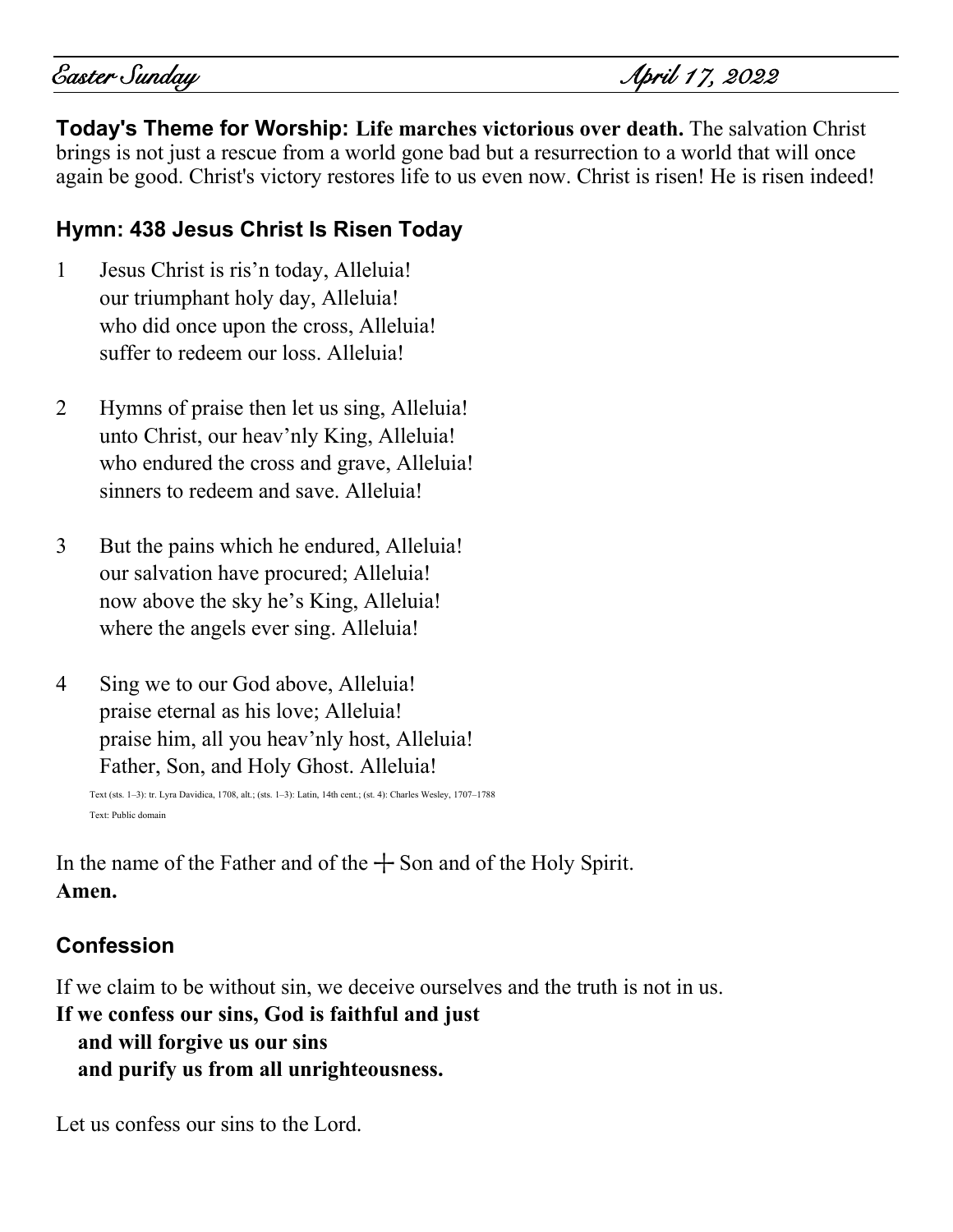**Holy God, gracious Father, I am sinful by nature and have sinned against you in my thoughts, words, and actions. I have not loved you with my whole heart; I have not loved others as I should. I deserve your punishment both now and forever. But Jesus, my Savior, paid for my sins with his innocent suffering and death. Trusting in him, I pray: God, have mercy on me, a sinner.**

Our gracious Father in heaven has been merciful to us. He sent his only Son, Jesus Christ, who gave his life as the atoning sacrifice for the sins of the whole world. Therefore, as a called servant of Christ and by his authority, I forgive you all your sins in the name of the Father and of the  $+$  Son and of the Holy Spirit.

### **Amen.**

## **Lord, Have Mercy**

In peace let us pray to the Lord. **Lord, have mercy.**

For the peace from above and for our salvation, let us pray to the Lord. **Lord, have mercy.**

For the peace of the whole world, for the well-being of the Church of God, and for the unity of all, let us pray to the Lord. **Lord, have mercy.**

# For this holy house and for all who offer here their worship and praise, let us pray to the Lord. **Lord, have mercy.**

Help, save, comfort, and defend us, gracious Lord. **Amen.**

## **Hymn: 938 This Is the Feast**

Ref This is the feast of victory for our God. Alleluia, alleluia, alleluia!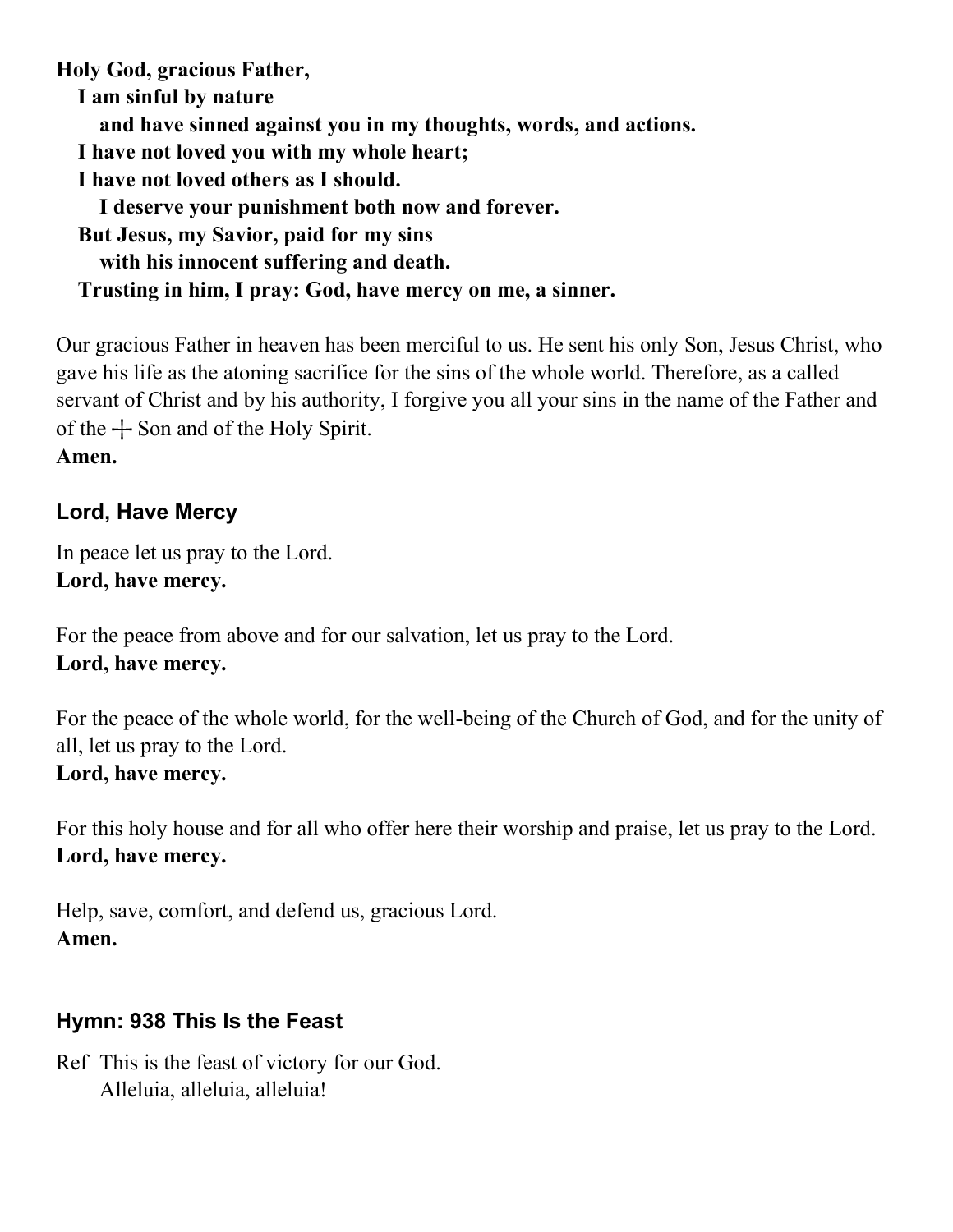- 1 Worthy is Christ, the Lamb who was slain, whose blood set us free to be people of God. (Refrain)
- 2 Power, riches, wisdom, and strength, and honor, blessing, and glory are his. (Refrain)
- 3 Sing with all the people of God, and join in the hymn of all creation:
- 4 Blessing, honor, glory, and might be to God and the Lamb forever. Amen. (Refrain)
- 5 For the Lamb who was slain has begun his reign. Alleluia! (Final Refrain)

### Final Refrain

This is the feast of victory for our God. Alleluia, alleluia, alleluia!

Text: Richard W. Hillert, 1923–2010; John W. Arthur, 1922–1980 Text: © 1978 Lutheran Book of Worship, admin. Augsburg Fortress. Used by permission: OneLicense no. 703297

The Lord be with you. **And also with you.**

## **Prayer of the Day:**

Let us pray.

Almighty God, by the glorious resurrection of your Son, Jesus Christ, you conquered death and opened the gate to eternal life. Grant that we, who have been raised with him through Baptism, may walk in newness of life and ever rejoice in the hope of sharing his glory; through your Son, Jesus Christ our Lord, to whom, with you and the Holy Spirit, be dominion and praise now and forever.

**Amen.**

## **First Reading: Isaiah 25:6–9**

<sup>6</sup>On this mountain the LORD Almighty will prepare a feast of rich food for all peoples, a banquet of aged wine the best of meats and the finest of wines. <sup>7</sup>On this mountain he will destroy the shroud that enfolds all peoples,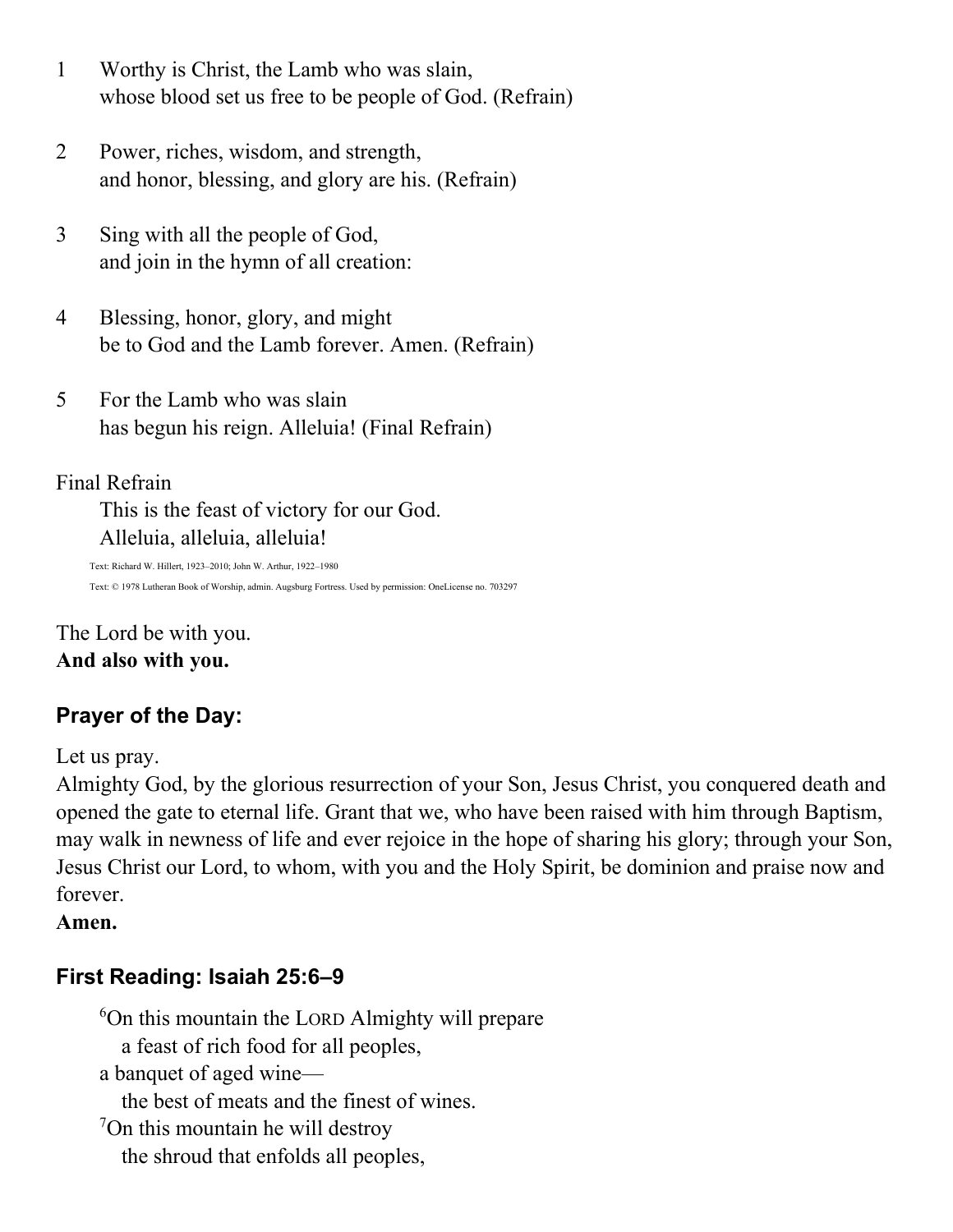the sheet that covers all nations; <sup>8</sup>he will swallow up death forever. The Sovereign LORD will wipe away the tears from all faces; he will remove his people's disgrace from all the earth. The LORD has spoken.

<sup>9</sup>In that day they will say,

"Surely this is our God; we trusted in him, and he saved us. This is the LORD, we trusted in him; let us rejoice and be glad in his salvation."

### **Psalm of the Day: 449 This Joyful Eastertide**

1 This joyful Eastertide away with sin and sorrow! My love, the Crucified, has sprung to life this morrow. (Refrain)

Ref Had Christ, who once was slain, not burst his three-day prison, our faith had been in vain: but now has Christ arisen, arisen, arisen; but now has Christ arisen!

- 2 Death's flood has lost its chill since Jesus crossed the river. Lover of souls, from ill my passing soul deliver. (Refrain)
- 3 My flesh in hope shall rest and for a season slumber till trump from east to west shall wake the dead in number. (Refrain)

Text: George R. Woodward, 1848–1934 Text: Public domain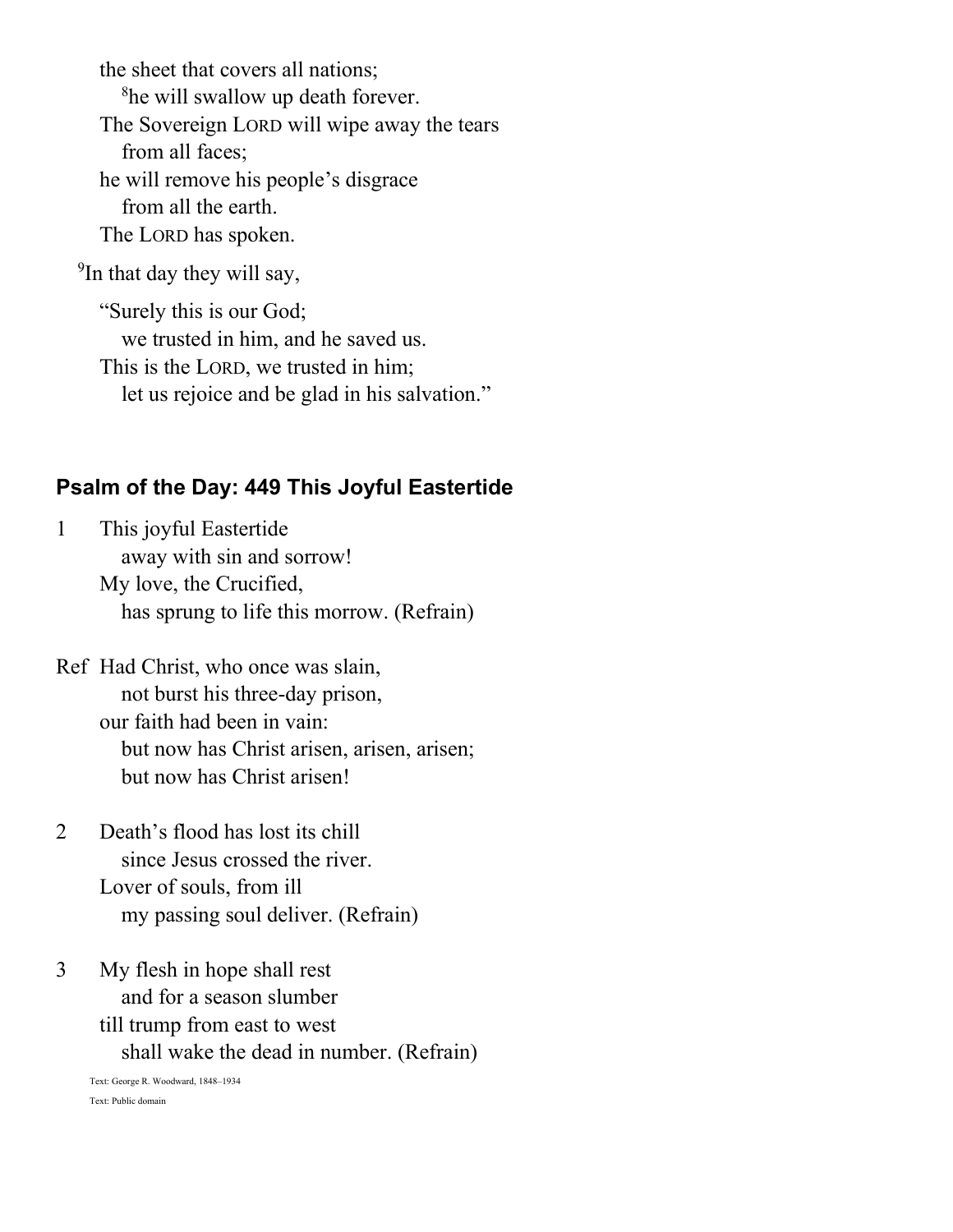### **Second Reading: 1 Corinthians 15:51–57**

<sup>51</sup>Listen, I tell you a mystery: We will not all sleep, but we will all be changed—  $52$ in a flash, in the twinkling of an eye, at the last trumpet. For the trumpet will sound, the dead will be raised imperishable, and we will be changed. <sup>53</sup>For the perishable must clothe itself with the imperishable, and the mortal with immortality. <sup>54</sup>When the perishable has been clothed with the imperishable, and the mortal with immortality, then the saying that is written will come true: "Death has been swallowed up in victory."

55"Where, O death, is your victory? Where, O death, is your sting?"

 $56$ The sting of death is sin, and the power of sin is the law.  $57$ But thanks be to God! He gives us the victory through our Lord Jesus Christ.

### **Adult Choir I Will Rise**

### **Gospel: Luke 24:1–12** Luke 24:1–12

<sup>1</sup>On the first day of the week, very early in the morning, the women took the spices they had prepared and went to the tomb. <sup>2</sup>They found the stone rolled away from the tomb,  $3$ but when they entered, they did not find the body of the Lord Jesus. <sup>4</sup>While they were wondering about this, suddenly two men in clothes that gleamed like lightning stood beside them. <sup>5</sup>In their fright the women bowed down with their faces to the ground, but the men said to them, "Why do you look for the living among the dead? <sup>6</sup>He is not here; he has risen! Remember how he told you, while he was still with you in Galilee: <sup>7</sup> The Son of Man must be delivered over to the hands of sinners, be crucified and on the third day be raised again."<sup>8</sup>Then they remembered his words.

<sup>9</sup>When they came back from the tomb, they told all these things to the Eleven and to all the others. <sup>10</sup>It was Mary Magdalene, Joanna, Mary the mother of James, and the others with them who told this to the apostles. <sup>11</sup>But they did not believe the women, because their words seemed to them like nonsense. <sup>12</sup>Peter, however, got up and ran to the tomb. Bending over, he saw the strips of linen lying by themselves, and he went away, wondering to himself what had happened.

The Gospel of the Lord. **Praise be to you, O Christ!**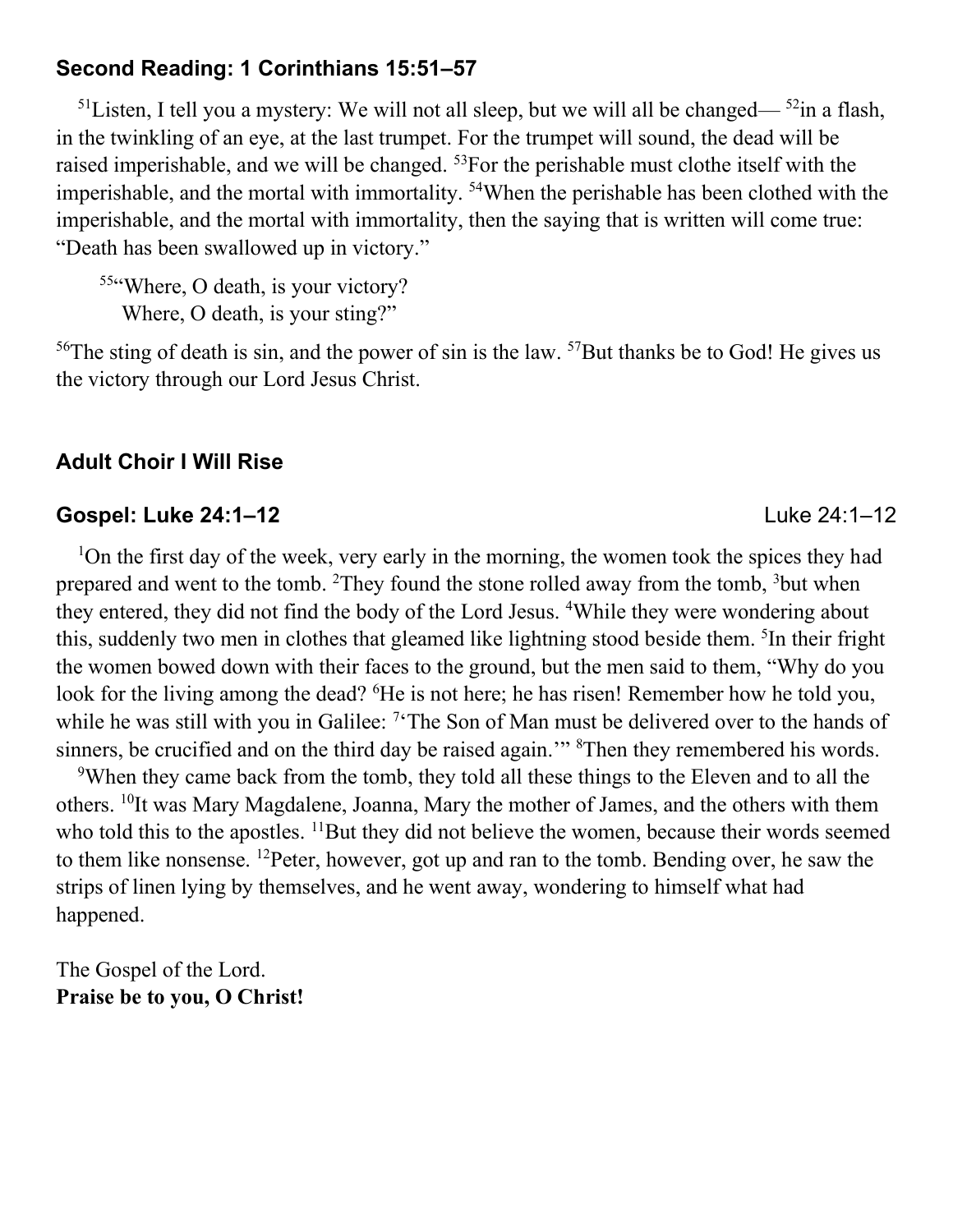### **Hymn of the Day: 440 Christ Jesus Lay in Death's Strong Bands**

- 1 Christ Jesus lay in death's strong bands for our offenses given; but now at God's right hand he stands and brings us life from heaven. Therefore let us joyful be and sing to God right thankfully loud songs of alleluia! Alleluia, alleluia!
- 2 No son of man could conquer death, such ruin sin had wrought us. No innocence was found on earth, and therefore death had brought us into bondage from of old and ever grew more strong and bold and held us as its captive. Alleluia, alleluia!
- 3 Christ Jesus, God's own Son, came down, his people to deliver; destroying sin, he took the crown from death's pale brow forever. Stripped of pow'r, no more it reigns; an empty form alone remains; its sting is lost forever. Alleluia, alleluia!
- 4 It was a strange and dreadful strife when life and death contended. The victory remained with life, the reign of death was ended. Holy Scripture plainly saith that death is swallowed up by death; disgraced, it lies defeated. Alleluia, alleluia!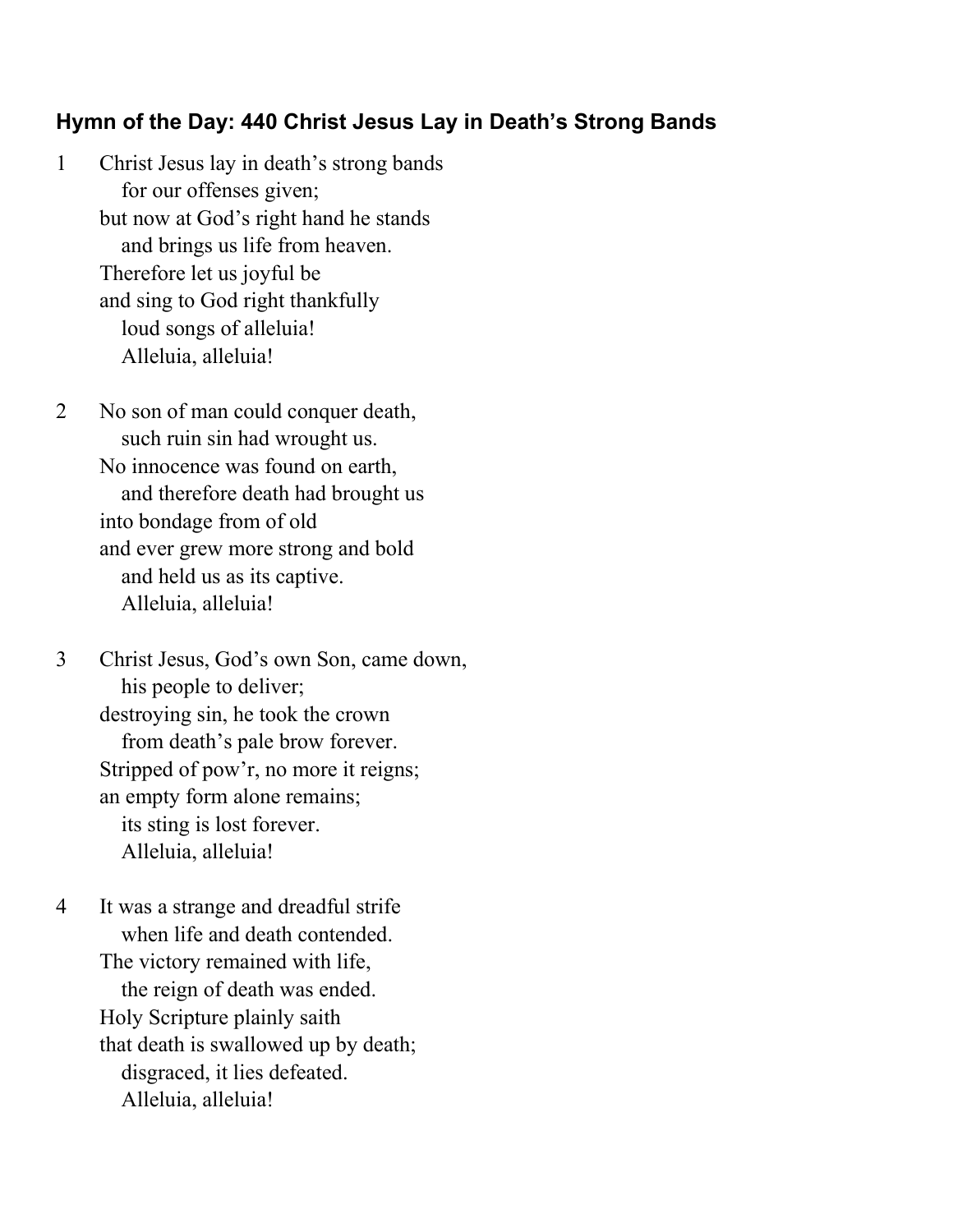5 Here the true Paschal Lamb we see, whom God so freely gave us; he died on the accursèd tree so strong his love—to save us. See, his blood now marks our door; faith points to it; death passes o'er, and Satan cannot harm us. Alleluia, alleluia!

6 So let us keep the festival to which the Lord invites us; Christ is himself the joy of all, the sun that warms and lights us. Now his grace to us imparts eternal sunshine to our hearts; the night of sin is ended. Alleluia, alleluia!

7 Then let us feast this Easter Day on Christ, the bread of heaven; the Word of grace has purged away the old and evil leaven. Christ alone our souls will feed; he is our meat and drink indeed; faith lives upon no other! Alleluia, alleluia!

Text: tr. Richard Massie, 1800–1887, alt.; Martin Luther, 1483–1546 Text: Public domain

### **Sermon**

### **Apostles' Creed**

## **I believe in God, the Father Almighty, maker of heaven and earth.**

**I believe in Jesus Christ, his only Son, our Lord, who was conceived by the Holy Spirit, born of the Virgin Mary, suffered under Pontius Pilate,**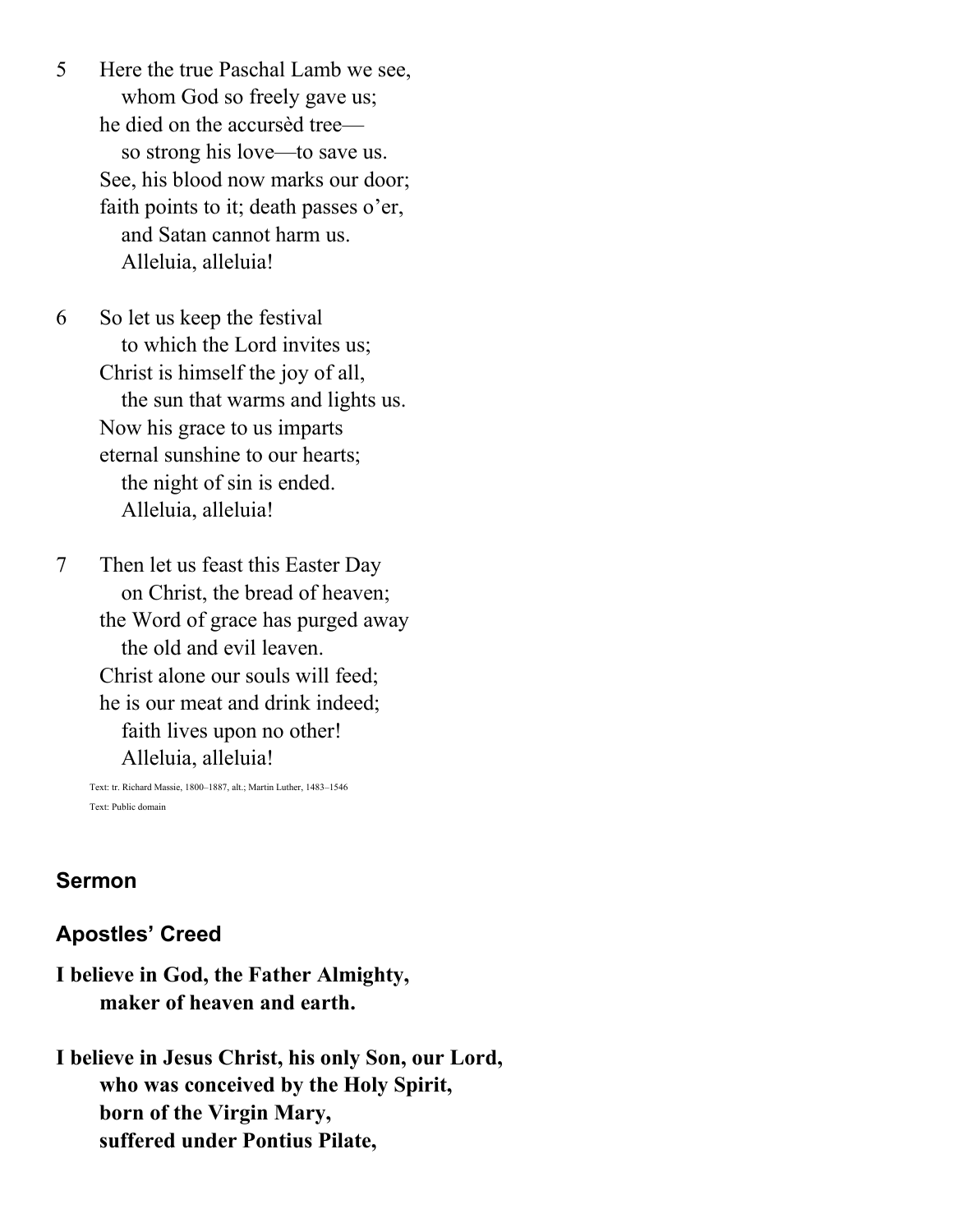**was crucified, died, and was buried. He descended into hell. The third day he rose again from the dead. He ascended into heaven and is seated at the right hand of God the Father Almighty. From there he will come to judge the living and the dead.**

**I believe in the Holy Spirit, the holy Christian Church, the communion of saints, the forgiveness of sins, the resurrection of the body, and the life everlasting. Amen.**

# **Prayer of the Church**

# **Offering**

You can give your offerings from your smartphone with the new **Vanco Mobile** app, which can be downloaded for free at Google Play or the App Store. You can also give at [holytrinitylutheranwyoming.com](http://holytrinitylutheranwyoming.com/) by clicking the Offerings link at the top of the page. If you have any questions about any of these options, please contact Dave Vogel at [financialsecretary@holytrinity-wels.net](mailto:financialsecretary@holytrinity-wels.net) or 616-808-6320.



## **Hymn: 451 See, What a Morning**

1. "See, what a morning, gloriously bright, With the dawning of hope in Jerusalem; Folded the grave-clothes, tomb filled with light, As the angels announce, "Christ is risen!" See God's salvation plan, Wrought in love, borne in pain, paid in sacrifice, Fulfilled in Christ, the Man, For He lives: Christ is risen from the dead!

2. See Mary weeping, "Where is He laid?" As in sorrow she turns from the empty tomb;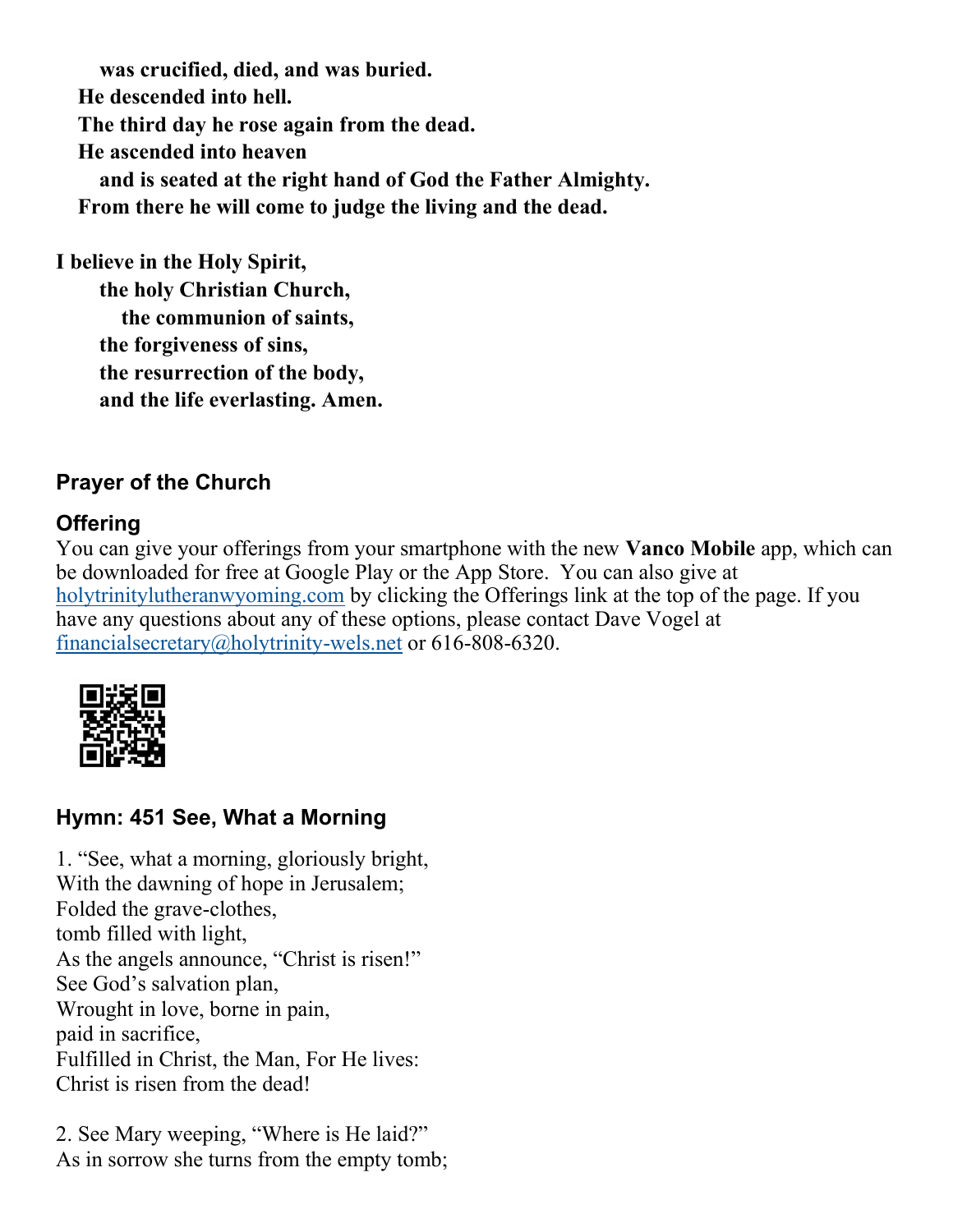Hears a voice speaking, calling her name; It's the Master, the Lord raised to life again! The voice that spans the years, Speaking life, stirring hope, bringing peace to us, Will sound till He appears, For He lives: Christ is risen from the dead!

3. One with the Father, Ancient of Days, Through the Spirit who clothes faith with certainty. Honor and blessing, glory and praise To the King crowned with pow'r and authority! And we are raised with Him, Death is dead, love has won, Christ has conquered; And we shall reign with Him, For He lives: Christ is risen from the dead!

### **Prayer**

## **Lord's Prayer**

**Our Father in heaven, hallowed be your name, your kingdom come, your will be done on earth as in heaven. Give us today our daily bread. Forgive us our sins, as we forgive those who sin against us. Lead us not into temptation, but deliver us from evil. For the kingdom, the power, and the glory are yours now and forever. Amen.**

## **Blessing**

The Lord bless you and keep you. The Lord make his face shine on you and be gracious to you. The Lord look on you with favor and  $+$  give you peace. **Amen.**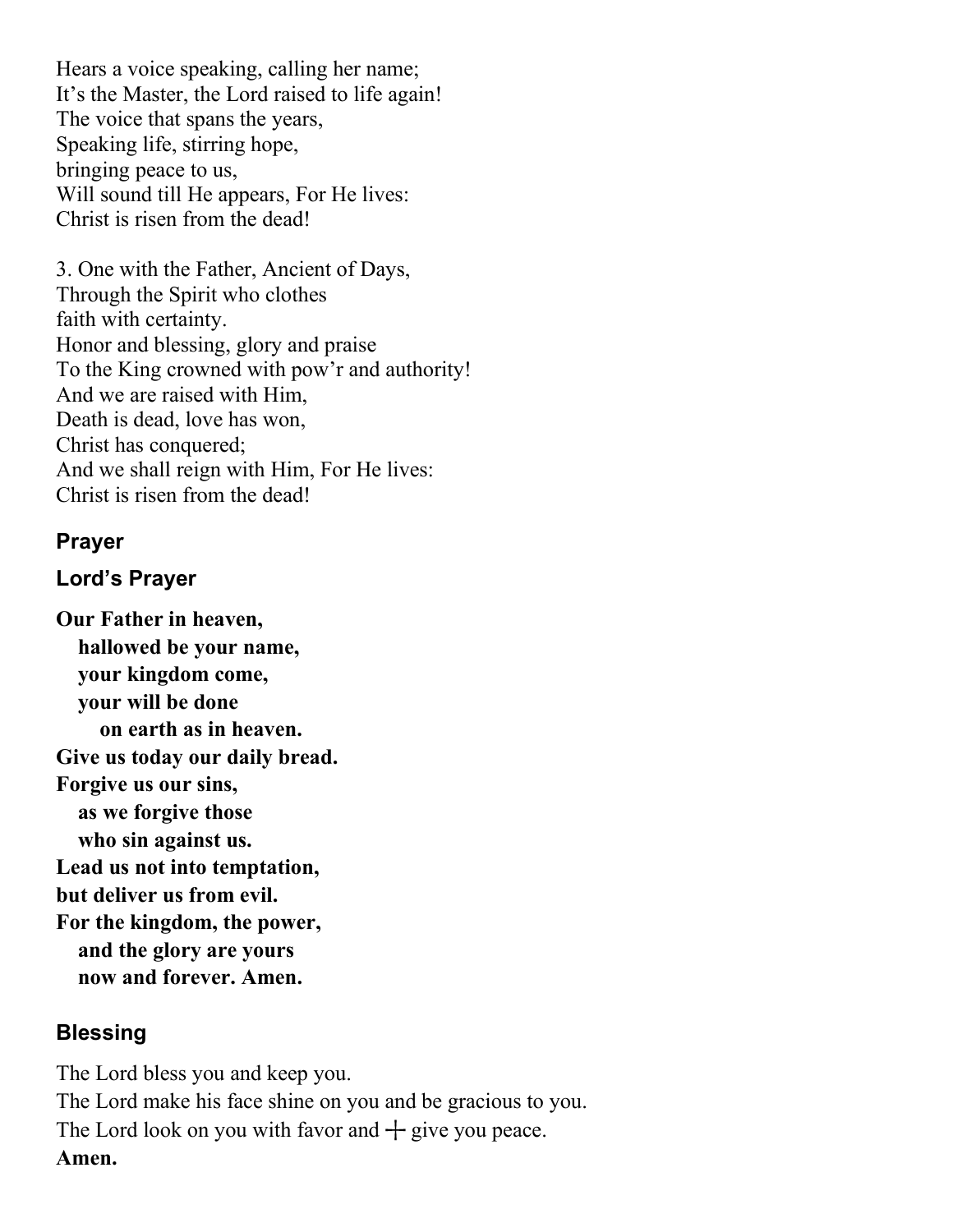# **Hymn: 441 I Know That My Redeemer Lives**

- 1 I know that my Redeemer lives! What comfort this sweet sentence gives! He lives, he lives, who once was dead; he lives, my everliving head!
- 2 He lives triumphant from the grave; he lives eternally to save; he lives all-glorious in the sky; he lives exalted there on high.
- 3 He lives to bless me with his love; he lives to plead for me above; he lives my hungry soul to feed; he lives to help in time of need.
- 4 He lives to grant me rich supply; he lives to guide me with his eye; he lives to comfort me when faint; he lives to hear my soul's complaint.
- 5 He lives to silence all my fears; he lives to wipe away my tears; he lives to calm my troubled heart; he lives all blessings to impart.
- 6 He lives, my kind, wise, heav'nly friend; he lives and loves me to the end; he lives, and while he lives, I'll sing; he lives, my Prophet, Priest, and King.
- 7 He lives and grants me daily breath; he lives, and I shall conquer death; he lives my mansion to prepare; he lives to bring me safely there.
- 8 He lives, all glory to his name! He lives, my Jesus, still the same. Oh, the sweet joy this sentence gives: I know that my Redeemer lives!

Text: Samuel Medley, 1739–1799, abr. Text: Public domain